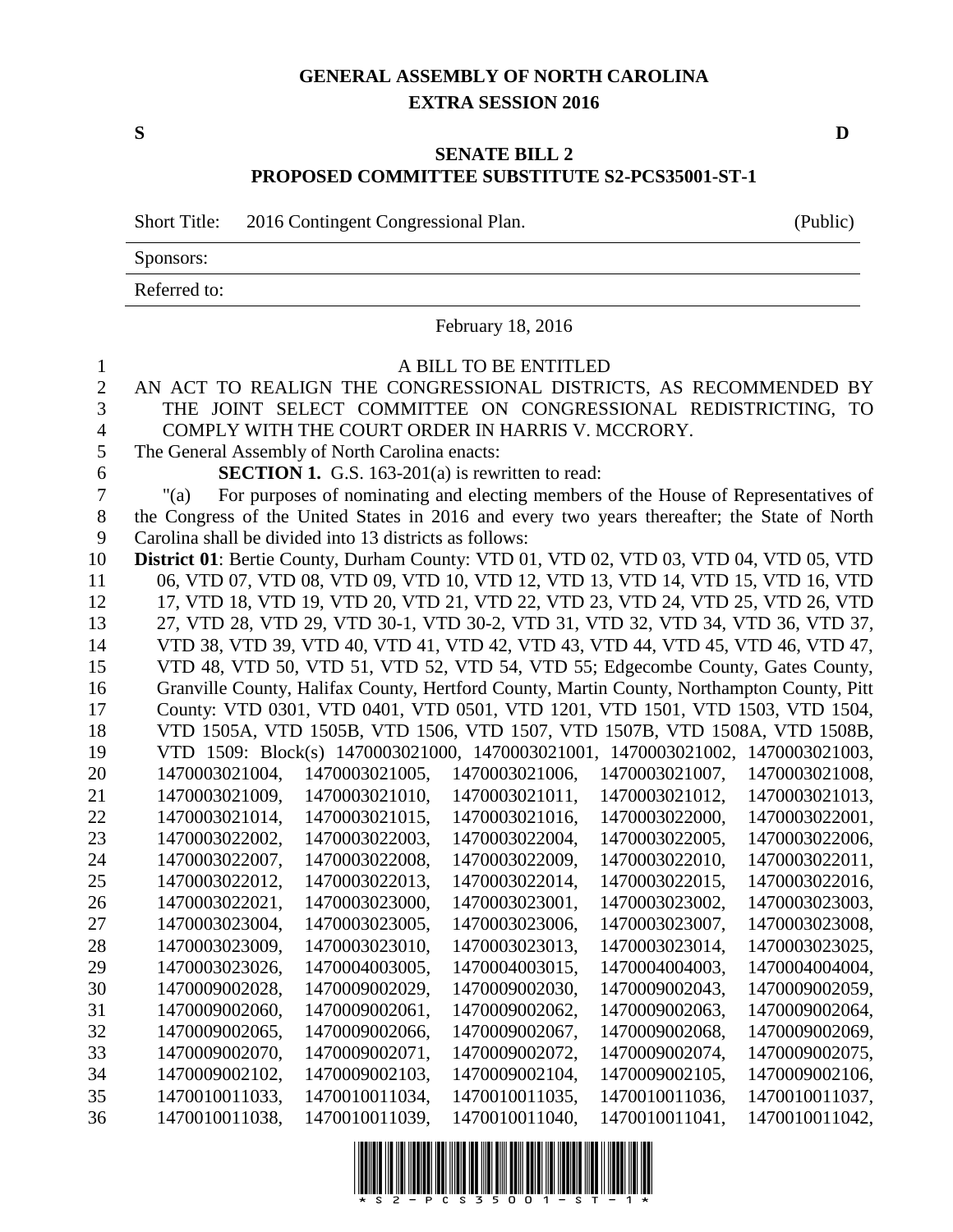| 1        | 1470010011043, 1470010011044, 1470010011045, 1470010011046, 1470010011047,                                                                   |
|----------|----------------------------------------------------------------------------------------------------------------------------------------------|
| 2        | 1470010011048, 1470010011049, 1470010011050; VTD 1512A, VTD 1512B; Vance County,                                                             |
| 3        | Warren County, Washington County, Wilson County: VTD PRGA, VTD PRSA, VTD PRST,                                                               |
| 4        | VTD PRTA: Block(s) 1950014001025, 1950014001033, 1950014001042, 1950014001043,                                                               |
| 5        | 1950014001045, 1950014001046, 1950014001047, 1950014001048, 1950014001051,                                                                   |
| 6        | 1950014001054, 1950014001055, 1950014001056, 1950014001057, 1950014001059; VTD                                                               |
| 7        | PRTO, VTD PRWA, VTD PRWB, VTD PRWC, VTD PRWD, VTD PRWE, VTD PRWH,                                                                            |
| 8        | VTD PRWI, VTD PRWJ, VTD PRWK, VTD PRWL, VTD PRWM, VTD PRWN, VTD                                                                              |
| 9        | PRWP, VTD PRWQ, VTD PRWR.                                                                                                                    |
| 10       | District 02: Franklin County, Harnett County, Johnston County: VTD PR05, VTD PR09, VTD                                                       |
| 11       | PR10, VTD PR11A, VTD PR11B, VTD PR12, VTD PR19, VTD PR20, VTD PR21, VTD                                                                      |
| 12       | PR24, VTD PR25, VTD PR26: Block(s) 1010406001016, 1010408001000, 1010408001001,                                                              |
| 13       | 1010408001002, 1010408001017, 1010408001018; VTD PR27, VTD PR28, VTD PR29A,                                                                  |
| 14       | VTD PR29B, VTD PR30, VTD PR31A, VTD PR31B, VTD PR32, VTD PR34; Nash County,                                                                  |
| 15       | Wake County: VTD 01-42, VTD 01-47, VTD 02-01, VTD 02-02, VTD 02-03, VTD 02-04,                                                               |
| 16       | VTD 02-05, VTD 02-06, VTD 03-00, VTD 04-07, VTD 06-01, VTD 06-04, VTD 06-05, VTD                                                             |
| 17       | 06-06, VTD 06-07, VTD 08-04, VTD 08-07, VTD 08-08, VTD 09-01, VTD 09-02, VTD                                                                 |
| 18       | 09-03, VTD 10-01, VTD 10-02, VTD 10-03, VTD 10-04, VTD 12-01, VTD 12-02, VTD                                                                 |
| 19       | 12-04, VTD 12-05, VTD 12-06, VTD 12-07, VTD 12-08, VTD 12-09, VTD 13-10, VTD                                                                 |
| 20       | 13-11, VTD 14-01, VTD 14-02, VTD 15-01, VTD 15-02, VTD 15-03, VTD 15-04, VTD                                                                 |
| 21       | 16-01, VTD 16-05: Block(s)<br>1830528021000,<br>1830528021001,<br>1830528021002,                                                             |
| 22       | 1830528021003,<br>1830528021004,<br>1830528021005,<br>1830528021006,<br>1830528021007,                                                       |
| 23       | 1830528021008,<br>1830528021009,<br>1830528021010,<br>1830528021011,<br>1830528021012,                                                       |
| 24       | 1830528021013,<br>1830528021014,<br>1830528021017,<br>1830528021015,<br>1830528021016,                                                       |
| 25       | 1830528021018,<br>1830528021019,<br>1830528021021,<br>1830528021022,<br>1830528021023,                                                       |
| 26       | 1830528021024,<br>1830528021025,<br>1830528021026,<br>1830528021027,<br>1830528021028,                                                       |
| 27       | 1830528021029,<br>1830528021030,<br>1830528021032,<br>1830528023006,<br>1830528023007,                                                       |
| 28       | 1830528023008,<br>1830528023009,<br>1830528023010,<br>1830528023011,<br>1830528023012,                                                       |
| 29       | 1830528023014,<br>1830528023015,<br>1830528023016,<br>1830528023017,<br>1830528023018,                                                       |
| 30       | 1830528023019.<br>1830528023020,<br>1830528023021,<br>1830528024008,<br>1830528024010,                                                       |
| 31       | 1830528024012,<br>1830528024014,<br>1830528024017,<br>1830528024018,<br>1830528024019,                                                       |
| 32       | 1830528024021,<br>1830530093000,<br>1830530093001,<br>1830530093002.<br>1830530093003.                                                       |
| 33       | 1830530093006,<br>1830530093004,<br>1830530093005,<br>1830530093007,<br>1830530093008,                                                       |
| 34       | 1830530093009,<br>1830530093010,<br>1830530093011,<br>1830530093012,<br>1830530093013,                                                       |
| 35       | 1830530093014,<br>1830530093015,<br>1830530093016,<br>1830530093017,<br>1830530093018,                                                       |
| 36       | 1830530093019,<br>1830530093020,<br>1830530093021,<br>1830545002052,<br>1830545002069,                                                       |
| 37       | 1830545002071, 1830545002078, 1830545002079; VTD 16-09, VTD 17-06, VTD 18-02,                                                                |
| 38       | VTD 18-03, VTD 18-04, VTD 18-05, VTD 18-07, VTD 19-03, VTD 19-04, VTD 19-05, VTD                                                             |
| 39       | 19-06, VTD 19-07, VTD 19-09, VTD 19-10, VTD 19-11, VTD 19-12, VTD 20-05, VTD                                                                 |
| 40       | 20-06, VTD 20-08, VTD 20-11, VTD 20-12; Wilson County: VTD PRBL, VTD PRCR, VTD                                                               |
| 41       | PROL, VTD PRSP, VTD PRTA: Block(s) 1950014001000, 1950014001001, 1950014001002,                                                              |
| 42       | 1950014001003,<br>1950014001004,<br>1950014001005,<br>1950014001006,<br>1950014001007,                                                       |
| 43       | 1950014001008,<br>1950014001009,<br>1950014001010,<br>1950014001011,<br>1950014001012,                                                       |
| 44       | 1950014001013,<br>1950014001014,<br>1950014001015,<br>1950014001016,<br>1950014001017,                                                       |
| 45       | 1950014001018,<br>1950014001019,<br>1950014001020,<br>1950014001021,<br>1950014001022,                                                       |
| 46       | 1950014001023,<br>1950014001024,<br>1950014001026,<br>1950014001027,<br>1950014001028,                                                       |
| 47       | 1950014001030,<br>1950014001031,<br>1950014001034,<br>1950014001029,<br>1950014001032,                                                       |
| 48       | 1950014001035,<br>1950014001036,<br>1950014001037,<br>1950014001039,<br>1950014001038,                                                       |
| 49<br>50 | 1950014001040,<br>1950014001041,<br>1950014001044,<br>1950014001049,<br>1950014001050,<br>1950014001052,<br>1950014001053,<br>1950014001061, |
| 51       | 1950014001058,<br>1950014001060,<br>1950014002000,<br>1950014002002,<br>1950014002004,<br>1950014002001,<br>1950014002003,                   |
|          |                                                                                                                                              |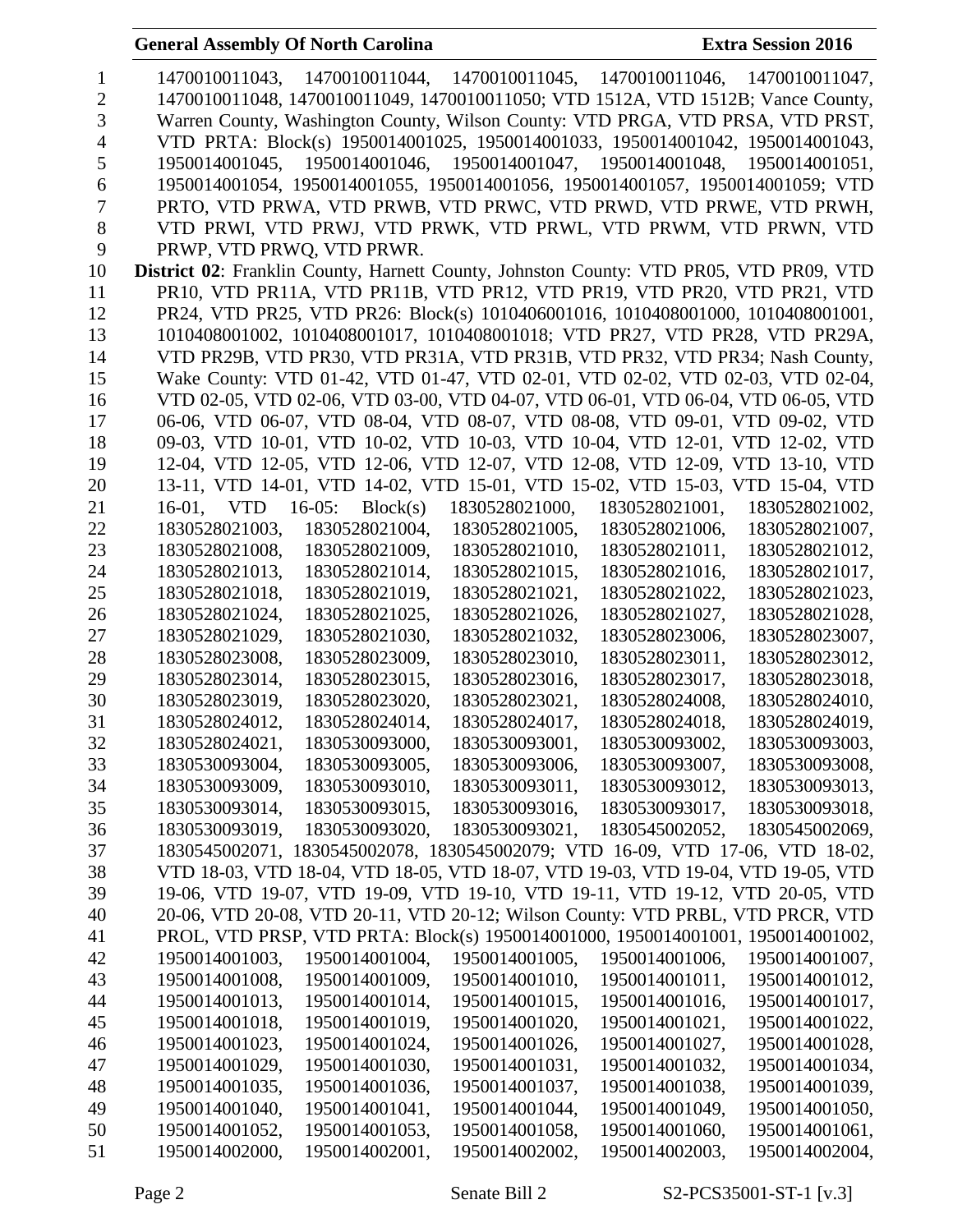|    | 1950014002005,                                                                                     | 1950014002006,                                                             | 1950014002007, | 1950014002008, | 1950014002009. |  |
|----|----------------------------------------------------------------------------------------------------|----------------------------------------------------------------------------|----------------|----------------|----------------|--|
|    | 1950014002010.                                                                                     | 1950014002011.                                                             | 1950014002012. | 1950014002013. | 1950014002014. |  |
|    | 1950014002015.                                                                                     | 1950014002016.                                                             | 1950014002017. | 1950014002018. | 1950014002019. |  |
|    | 1950014002020.                                                                                     | 1950014002021.                                                             | 1950014002022. | 1950014002023, | 1950014002024, |  |
| C  | 1950014002025.                                                                                     | 1950014002026.                                                             | 1950014002027. | 1950014002028. | 1950014002029. |  |
| 6  | 1950014002030.                                                                                     | 1950014002031.                                                             | 1950014002032. | 1950014002033. | 1950014002034. |  |
|    | 1950014002035,                                                                                     | 1950014002036,                                                             | 1950014002037, | 1950014002038, | 1950014002039, |  |
| 8  | 1950014002040,                                                                                     | 1950014002041,                                                             | 1950014002042, | 1950014002043, | 1950014002044, |  |
| 9  | 1950014002045,                                                                                     | 1950014002046,                                                             | 1950014002047, | 1950014002048, | 1950014002049, |  |
| 10 | 1950014002050,                                                                                     | 1950014002051,                                                             | 1950014002052, | 1950014002053, | 1950014002054, |  |
| 11 | 1950014002055,                                                                                     | 1950014002056,                                                             | 1950014002057, | 1950014002058, | 1950014002059, |  |
| 12 | 1950014002060,                                                                                     | 1950014002061,                                                             | 1950014002062, | 1950014002063, | 1950014002064, |  |
| 13 | 1950014002065,                                                                                     | 1950014002066,                                                             | 1950014002067, | 1950014002068, | 1950014002069, |  |
| 14 | 1950014002070,                                                                                     | 1950014002071,                                                             | 1950014002072, | 1950014002073, | 1950014002074, |  |
| 15 | 1950014002075.                                                                                     | 1950014002076.                                                             | 1950015002000. | 1950015002001. | 1950015002002, |  |
| 16 |                                                                                                    | 1950015002013, 1950015002014, 1950015002015, 1950015002017, 1950015002019. |                |                |                |  |
| 17 | <b>District 03:</b> Beaufort County, Camden County, Carteret County, Chowan County, Craven County, |                                                                            |                |                |                |  |

 Currituck County, Dare County, Greene County, Hyde County, Jones County, Lenoir County, Onslow County, Pamlico County, Pasquotank County, Perquimans County, Pitt County: VTD 0101, VTD 0200A, VTD 0200B, VTD 0601, VTD 0701, VTD 0800A, VTD 0800B, VTD 0901, VTD 1001, VTD 1101, VTD 1102A, VTD 1102B, VTD 1301, VTD 1402A, VTD 1402B, VTD 1403A, VTD 1403B, VTD 1509: Block(s) 1470001005024, 1470002021024, 1470002021025, 1470002021026, 1470003022017, 1470003022018, 1470003022019, 1470003022020, 1470004003010, 1470004003011, 1470004003012, 1470004003013, 1470004003014, 1470004003016, 1470004003017, 1470004003018, 1470004003019, 1470004003020, 1470004003021, 1470004003022, 1470004003023, 1470004003024, 1470004003025, 1470004003026, 1470004003027, 1470004003028, 1470004003029, 1470004003030, 1470004003031, 1470004004005; VTD 1510A, VTD 1510B, VTD 1511A, VTD 1511B; Tyrrell County.

 **District 04**: Durham County: VTD 33, VTD 35, VTD 53-1, VTD 53-2; Orange County, Wake County: VTD 01-01, VTD 01-02, VTD 01-03, VTD 01-04, VTD 01-05, VTD 01-06, VTD 01-07, VTD 01-09, VTD 01-10, VTD 01-11, VTD 01-12, VTD 01-13, VTD 01-14, VTD 01-15, VTD 01-16, VTD 01-17, VTD 01-18, VTD 01-19, VTD 01-20, VTD 01-21, VTD 01-22, VTD 01-23, VTD 01-25, VTD 01-26, VTD 01-27, VTD 01-28, VTD 01-29, VTD 01-30, VTD 01-31, VTD 01-32, VTD 01-33, VTD 01-34, VTD 01-35, VTD 01-36, VTD 01-37, VTD 01-38, VTD 01-39, VTD 01-40, VTD 01-41, VTD 01-43, VTD 01-44, VTD 01-45, VTD 01-46, VTD 01-48, VTD 01-49, VTD 01-50, VTD 01-51, VTD 04-01, VTD 04-02, VTD 04-03, VTD 04-04, VTD 04-05, VTD 04-06, VTD 04-08, VTD 04-09, VTD 04-10, VTD 04-11, VTD 04-12, VTD 04-13, VTD 04-14, VTD 04-15, VTD 04-16, VTD 04-17, VTD 04-18, VTD 04-19, VTD 04-20, VTD 04-21, VTD 05-01, VTD 05-03, VTD 05-04, VTD 05-05, VTD 05-06, VTD 07-01, VTD 07-02, VTD 07-03, VTD 07-04, VTD 07-05, VTD 07-06, VTD 07-07, VTD 07-09, VTD 07-10, VTD 07-11, VTD 07-12, VTD 07-13, VTD 08-02, VTD 08-03, VTD 08-05, VTD 08-06, VTD 08-09, VTD 08-10, VTD 08-11, VTD 11-01, VTD 11-02, VTD 13-01, VTD 13-02, VTD 13-05, VTD 13-06, VTD 13-07, VTD 13-08, VTD 13-09, VTD 16-02, VTD 16-03, VTD 16-04, VTD 16-05: Block(s) 1830528021031, 1830528023013, 1830528023025, 1830528023026, 1830528024007, 1830528024009, 1830528024011, 1830528024013, 1830528024015, 1830528024016; VTD 16-06, VTD 16-07, VTD 16-08, VTD 17-01, VTD 17-02, VTD 17-03, VTD 17-04, VTD 17-05, VTD 17-07, VTD 17-08, VTD 17-09, VTD 17-10, VTD 17-11, VTD 18-01, VTD 18-06, VTD 18-08, VTD 19-16, VTD 19-17, VTD 20-01, VTD 20-02, VTD 20-03, VTD 20-04, VTD 20-09, VTD 20-10.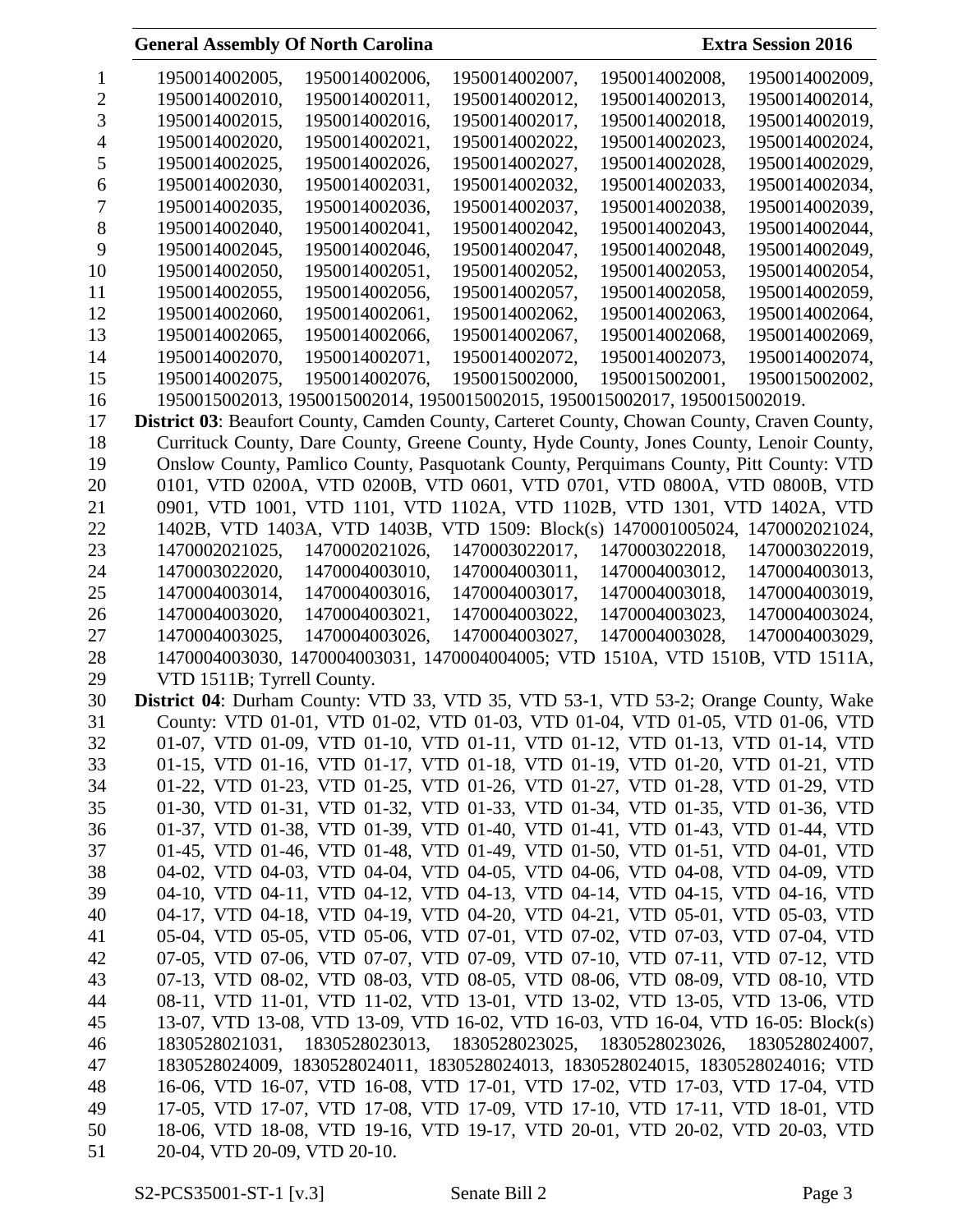| 1  |                |            |                          | <b>District 05:</b> Alexander County, Alleghany County, Ashe County, Avery              |                            | County, Catawba |
|----|----------------|------------|--------------------------|-----------------------------------------------------------------------------------------|----------------------------|-----------------|
| 2  | County:        | <b>VTD</b> | 29:<br>Block(s)          | 0350103011000,                                                                          | 0350103011003,             | 0350103011004,  |
| 3  | 0350103011005, |            | 0350103011006,           | 0350103011007,                                                                          | 0350103011008,             | 0350103011009,  |
| 4  | 0350103011010, |            | 0350103011011,           | 0350103011012,                                                                          | 0350103011013,             | 0350103011014,  |
| 5  | 0350103011015, |            | 0350103011016,           | 0350103011017,                                                                          | 0350103011018,             | 0350103011019,  |
| 6  | 0350103011020, |            | 0350103011021,           | 0350103011022,                                                                          | 0350103011023,             | 0350103011024,  |
| 7  | 0350103011025, |            | 0350103011026,           | 0350103011027,                                                                          | 0350103011028,             | 0350103011029,  |
| 8  | 0350103011030, |            | 0350103011031,           | 0350103011032.                                                                          | 0350103011033,             | 0350103011034,  |
| 9  | 0350103011035, |            | 0350103011036,           | 0350103011037,                                                                          | 0350103011038,             | 0350103012000,  |
| 10 | 0350103012001, |            | 0350103012002,           | 0350103012003,                                                                          | 0350103012004,             | 0350103012005,  |
| 11 | 0350103012006, |            | 0350103012007,           | 0350103012008,                                                                          | 0350103012009,             | 0350103012010,  |
| 12 | 0350103012011, |            | 0350103012012,           | 0350103012013,                                                                          | 0350103012014,             | 0350103012015,  |
| 13 | 0350103012016, |            | 0350103012017,           | 0350103012018,                                                                          | 0350103012019,             | 0350103012020,  |
| 14 | 0350103012021, |            | 0350103012022,           | 0350103012023,                                                                          | 0350103012024,             | 0350103012025,  |
| 15 | 0350103012026, |            | 0350103012027,           | 0350103012028,                                                                          | 0350103012029,             | 0350103012030,  |
| 16 | 0350103012031, |            | 0350103012032,           | 0350103012033,                                                                          | 0350103012034,             | 0350103012035,  |
| 17 | 0350103012036, |            | 0350103012037,           | 0350103012038,                                                                          | 0350103012039,             | 0350103012040,  |
| 18 | 0350103012041, |            | 0350103012042,           | 0350103012043,                                                                          | 0350103021000,             | 0350103021001,  |
| 19 | 0350103021004, |            | 0350103021005,           | 0350103021006,                                                                          | 0350103021018.             | 0350103021019,  |
| 20 | 0350103021020, |            | 0350103021021,           | 0350103023000,                                                                          | 0350103023001,             | 0350103023002,  |
| 21 | 0350103023004, |            | 0350103023005,           | 0350103023006,                                                                          | 0350103023010,             | 0350103023011,  |
| 22 | 0350103023012, |            | 0350103023015,           | 0350103023016,                                                                          | 0350103023017,             | 0350103023018,  |
| 23 | 0350103023022, |            | 0350103032001,           | 0350103032002,                                                                          | 0350103032003,             | 0350103032004,  |
| 24 |                |            |                          | 0350103032006, 0350103032014; VTD 38, VTD 39; Forsyth County, Stokes County, Surry      |                            |                 |
| 25 |                |            |                          | County, Watauga County, Wilkes County, Yadkin County.                                   |                            |                 |
| 26 |                |            |                          | District 06: Alamance County, Caswell County, Chatham County, Guilford County: VTD CG1, |                            |                 |
| 27 |                |            |                          | VTD CG2, VTD CG3A, VTD CG3B, VTD G02, VTD G03, VTD G04, VTD G05, VTD G06,               |                            |                 |
| 28 |                |            |                          | VTD G07, VTD G08, VTD G09, VTD G10, VTD G24, VTD G25, VTD G26, VTD G27, VTD             |                            |                 |
| 29 |                |            | G28, VTD G29, VTD G40A2, |                                                                                         | VTD G68, VTD G71: Block(s) | 0810110001038,  |
| 30 | 0810110001039, |            | 0810110001053,           | 0810110001054,                                                                          | 0810110001058,             | 0810111011003,  |
| 31 | 0810111011004, |            | 0810111011005,           | 0810111011006,                                                                          | 0810111011007,             | 0810111011008,  |
| 32 | 0810111011009, |            | 0810111011010,           | 0810111011011,                                                                          | 0810111011013,             | 0810111011014,  |
| 33 | 0810111011015, |            | 0810111011016,           | 0810111011017,                                                                          | 0810111011018,             | 0810111011019,  |
| 34 | 0810111011020, |            | 0810111011021,           | 0810111011022,                                                                          | 0810111011023,             | 0810111011024,  |
| 35 | 0810111012000, |            | 0810111012001,           | 0810111012002,                                                                          | 0810111012003,             | 0810111012004,  |
| 36 | 0810111012005, |            | 0810111012006,           | 0810111012007,                                                                          | 0810111012008,             | 0810111012009,  |
| 37 | 0810111012010, |            | 0810111012011,           | 0810111012012,                                                                          | 0810111012013,             | 0810111012014,  |
| 38 | 0810111012015, |            | 0810111012016,           | 0810111012017,                                                                          | 0810111012018,             | 0810111012019,  |
| 39 | 0810111012020, |            | 0810111012021,           | 0810111012022,                                                                          | 0810111012023,             | 0810111012024,  |
| 40 | 0810111012025, |            | 0810111012026,           | 0810111012027,                                                                          | 0810111012028,             | 0810111012029,  |
| 41 | 0810111012030, |            | 0810111012031,           | 0810111012032,                                                                          | 0810111012033,             | 0810111012034,  |
| 42 | 0810111012035, |            | 0810111012036,           | 0810111012037,                                                                          | 0810111012039,             | 0810111012040,  |
| 43 | 0810111012041, |            | 0810127072022,           | 0810128032015,                                                                          | 0810128032016,             | 0810128032017,  |
| 44 |                |            |                          | 0810128032018, 0810128032019; VTD G72, VTD GIB, VTD GR, VTD JEF1, VTD JEF2,             |                            |                 |
| 45 |                |            |                          | VTD JEF3, VTD JEF4, VTD MON1, VTD MON2, VTD MON3, VTD NCGR1, VTD                        |                            |                 |
| 46 |                |            |                          | NCGR2, VTD NCLAY2, VTD NMAD, VTD NWASH, VTD OR1, VTD OR2, VTD RC1,                      |                            |                 |
| 47 |                |            |                          | VTD RC2, VTD SCLAY, VTD SF1, VTD SF2, VTD SF3, VTD SF4, VTD SMAD, VTD                   |                            |                 |
| 48 |                |            |                          | STOK, VTD SWASH; Lee County, Person County, Randolph County, Rockingham County.         |                            |                 |
| 49 |                |            |                          | <b>District 07:</b> Bladen County: VTD P25: Block(s)                                    | 0179506004038,             | 0179506004039,  |
| 50 | 0179506005007, |            | 0179506005008,           | 0179506005009,                                                                          | 0179506005010,             | 0179506005011,  |
| 51 | 0179506005012, |            | 0179506005013,           | 0179506005014,                                                                          | 0179506005015,             | 0179506005016,  |
|    |                |            |                          |                                                                                         |                            |                 |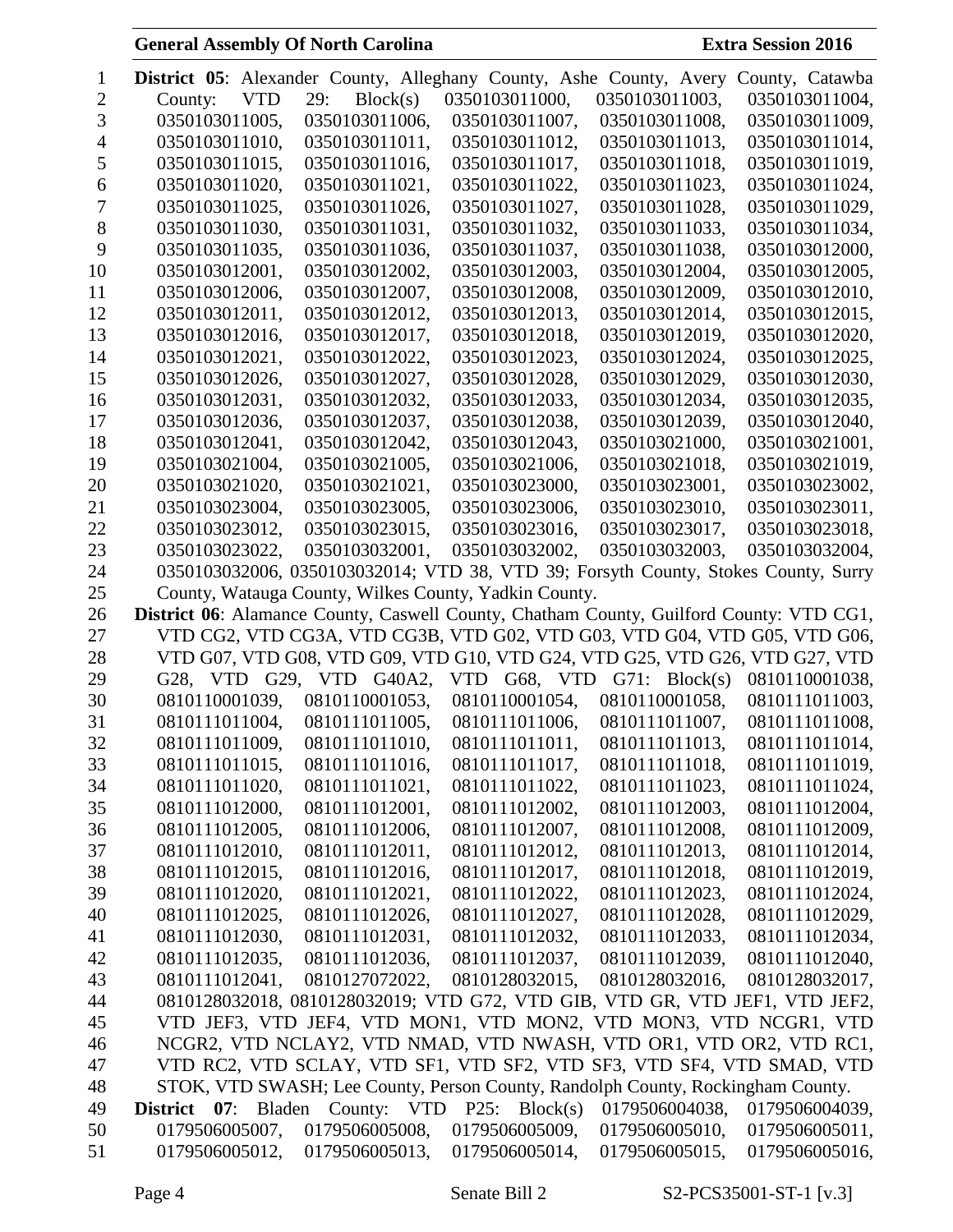| 1  | 0179506005017,                                                                     | 0179506005018,                        | 0179506005022,               | 0179506005038,                                                                    | 0179506005039, |
|----|------------------------------------------------------------------------------------|---------------------------------------|------------------------------|-----------------------------------------------------------------------------------|----------------|
| 2  | 0179506005040,                                                                     | 0179506005041,                        | 0179506005043,               | 0179506005044,                                                                    | 0179506005045, |
| 3  | 0179506005046,                                                                     | 0179506005048,                        | 0179506005049,               | 0179506005050,                                                                    | 0179506005051, |
| 4  | 0179506005052,                                                                     | 0179506005054,                        | 0179506005055,               | 0179506005056,                                                                    | 0179506005057, |
| 5  | 0179506005058,                                                                     | 0179506005059,                        | 0179506005060,               | 0179506005061,                                                                    | 0179506005062, |
| 6  | 0179506005063,                                                                     | 0179506006000,                        | 0179506006001,               | 0179506006002,                                                                    | 0179506006003, |
| 7  | 0179506006004,                                                                     | 0179506006005,                        | 0179506006006,               | 0179506006007,                                                                    | 0179506006010, |
| 8  |                                                                                    |                                       |                              | 0179506007012; VTD P30, VTD P502, VTD P55, VTD P65, VTD P75; Brunswick County,    |                |
| 9  |                                                                                    |                                       |                              | Columbus County, Duplin County, Johnston County: VTD PR01, VTD PR02, VTD PR03,    |                |
| 10 |                                                                                    |                                       |                              | VTD PR04, VTD PR06, VTD PR07, VTD PR08, VTD PR13, VTD PR14, VTD PR15, VTD         |                |
| 11 |                                                                                    |                                       |                              | PR16, VTD PR17, VTD PR18, VTD PR22, VTD PR23, VTD PR26: Block(s) 1010406001000,   |                |
| 12 | 1010406001001,                                                                     | 1010406001002,                        | 1010406001003,               | 1010406001004,                                                                    | 1010406001005, |
| 13 | 1010406001006,                                                                     | 1010406001007,                        | 1010406001008,               | 1010406001009,                                                                    | 1010406001010, |
| 14 | 1010406001011,                                                                     | 1010406001012,                        | 1010406001013,               | 1010406001014,                                                                    | 1010406001015, |
| 15 | 1010406001017,                                                                     | 1010406001018,                        | 1010406001019,               | 1010406001020,                                                                    | 1010406001021, |
| 16 | 1010406001022,                                                                     | 1010406001023,                        | 1010406001024,               | 1010406001025,                                                                    | 1010406001026, |
| 17 | 1010406001027,                                                                     | 1010406001028,                        | 1010406001029,               | 1010406001030,                                                                    | 1010406001031, |
| 18 | 1010406001032,                                                                     | 1010406001033,                        | 1010406001034,               | 1010406002001,                                                                    | 1010406002002, |
| 19 | 1010406002003,                                                                     | 1010406002004,                        | 1010406002005,               | 1010406002006,                                                                    | 1010406002007, |
| 20 | 1010406002008,                                                                     | 1010406002009,                        | 1010406002010,               | 1010406002011,                                                                    | 1010406002012, |
| 21 | 1010406002013,                                                                     | 1010406002014,                        | 1010406002015,               | 1010406002016,                                                                    | 1010406002017, |
| 22 | 1010406002018,                                                                     | 1010406002019,                        | 1010406002020,               | 1010406002021,                                                                    | 1010406002022, |
| 23 | 1010406002023,                                                                     | 1010406002025,                        | 1010406002026,               | 1010406002027,                                                                    | 1010406002028, |
| 24 | 1010406002029,                                                                     | 1010406002030,                        | 1010406002031,               | 1010406002032,                                                                    | 1010406002037, |
| 25 | 1010406002038,                                                                     | 1010406002039,                        | 1010406003000,               | 1010406003001,                                                                    | 1010406003002, |
| 26 | 1010406003003,                                                                     | 1010406003004,                        | 1010406003005,               | 1010406003006,                                                                    | 1010406003007, |
| 27 | 1010406003008,                                                                     | 1010406003009,                        | 1010406003010,               | 1010406003011,                                                                    | 1010406003012, |
| 28 | 1010406003013,                                                                     | 1010406003014,                        | 1010406003015,               | 1010406003016,                                                                    | 1010406003017, |
| 29 | 1010406003018,                                                                     | 1010406003019,                        | 1010406003020,               | 1010406003021,                                                                    | 1010406003022. |
| 30 | 1010406003032,                                                                     | 1010406003033,                        | 1010406003034,               | 1010406003035,                                                                    | 1010407002018, |
| 31 | 1010407002019,                                                                     | 1010407002020,                        | 1010407002021,               | 1010407002022,                                                                    | 1010407002023, |
| 32 | 1010407002024,                                                                     | 1010407002025.                        | 1010407002026,               | 1010407002027,                                                                    | 1010407002028, |
| 33 | 1010407002029,                                                                     | 1010407002030,                        | 1010407002031,               | 1010407002035,                                                                    | 1010407002036, |
|    |                                                                                    |                                       | 1010407002039,               |                                                                                   |                |
| 34 | 1010407002037,                                                                     | 1010407002038,                        |                              | 1010407002040,                                                                    | 1010407002041, |
| 35 | 1010407002042,                                                                     | 1010407002043,                        | 1010407002044,               | 1010407002045,                                                                    | 1010407002046, |
| 36 | 1010407002047,                                                                     | 1010407002054,                        | 1010407002055,               | 1010407003029,                                                                    | 1010407003030, |
| 37 | 1010407003031,                                                                     | 1010407003032,                        | 1010407003033,               | 1010407003034,                                                                    | 1010407003035, |
| 38 | 1010407003036,                                                                     | 1010407003041,                        | 1010407003042,               | 1010408001003,                                                                    | 1010408001004, |
| 39 | 1010408001008,                                                                     | 1010408001009,                        | 1010408001010,               | 1010408001011,                                                                    | 1010408001012, |
| 40 | 1010408001013,                                                                     | 1010408001014,                        | 1010408001015,               | 1010408001016,                                                                    | 1010408001019, |
| 41 | 1010408001020,                                                                     | 1010408001021,                        | 1010408001022,               | 1010408001023,                                                                    | 1010408001024, |
| 42 | 1010408001025,                                                                     | 1010408001026,                        | 1010408001027,               | 1010408001030,                                                                    | 1010408001031, |
| 43 | 1010408001032,                                                                     | 1010408001033,                        | 1010408001034,               | 1010408001035,                                                                    | 1010408001036, |
| 44 | 1010408001037,                                                                     | 1010408001038,                        | 1010408001039,               | 1010408001041,                                                                    | 1010408001042, |
| 45 | 1010408001043,                                                                     | 1010408001044,                        | 1010408001046,               | 1010412022000,                                                                    | 1010412022001, |
| 46 | 1010412022002,                                                                     | 1010412022003,                        | 1010412022004,               | 1010412022030,                                                                    | 1010412022058, |
| 47 |                                                                                    |                                       |                              | 1010412022059, 1010412022060, 1010412022065; VTD PR33; New Hanover County, Pender |                |
| 48 |                                                                                    | County, Sampson County, Wayne County. |                              |                                                                                   |                |
| 49 | District 08: Cabarrus County, Cumberland County: VTD AH49, VTD CC03, VTD CC04, VTD |                                       |                              |                                                                                   |                |
| 50 |                                                                                    |                                       | $21001 - 0510007021007 - 05$ | CC06, VTD CC07, VTD CC08: Block(s) 0510007021000, 0510007021001, 0510007021002,   |                |
|    |                                                                                    |                                       |                              |                                                                                   |                |

0510007021003, 0510007021004, 0510007021007, 0510007021008, 0510007021009,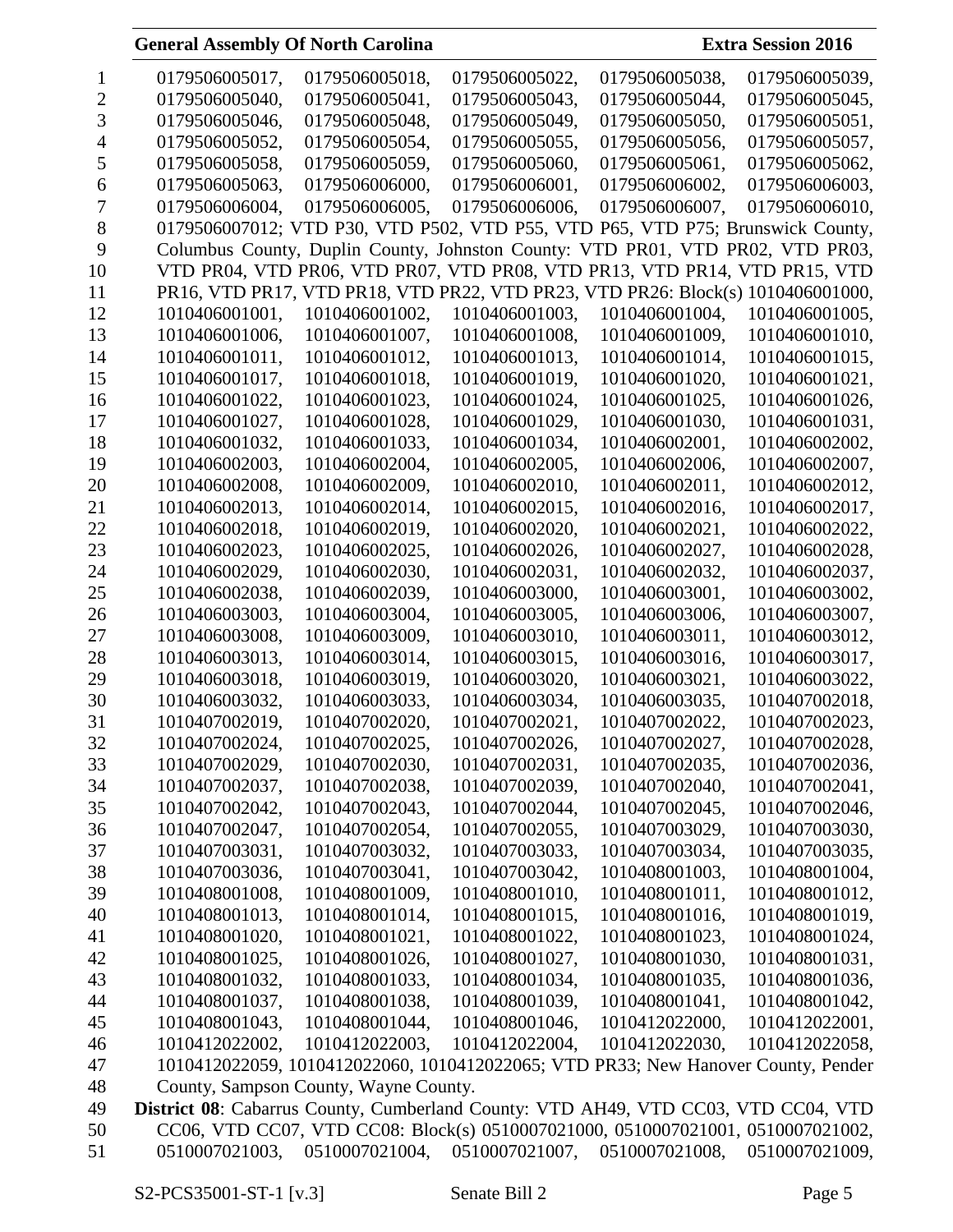|    | 0510007021010,                                                                             | 0510007021011,                                                                  | 0510007021012, | 0510007021013, | 0510007021014, |
|----|--------------------------------------------------------------------------------------------|---------------------------------------------------------------------------------|----------------|----------------|----------------|
| 2  | 0510007021015,                                                                             | 0510007021016.                                                                  | 0510007021017, | 0510007021018. | 0510007021020, |
| 3  | 0510007021021,                                                                             | 0510007022002,                                                                  | 0510007022003, | 0510007022004, | 0510007022005, |
|    | 0510008003003,                                                                             | 0510008003014,                                                                  | 0510008003015, | 0510008003020, | 0510008003021, |
| 5  |                                                                                            | 0510008003030, 0510008003031, 0510008003036; VTD CC10, VTD CC12, VTD CC13,      |                |                |                |
| 6  |                                                                                            | VTD CC14, VTD CC15, VTD CC17, VTD CC18, VTD CC19, VTD CC21, VTD CC24, VTD       |                |                |                |
| 7  |                                                                                            | CC25, VTD CC26, VTD CC27, VTD CC29, VTD CC31, VTD CC32, VTD CC33, VTD           |                |                |                |
| 8  |                                                                                            | CC34, VTD CL57, VTD CU02, VTD G10, VTD G11, VTD G2, VTD G4, VTD G5, VTD G7,     |                |                |                |
| 9  |                                                                                            | VTD G8, VTD LI65, VTD LR63, VTD MB62, VTD MR02; Hoke County, Montgomery         |                |                |                |
| 10 |                                                                                            | County, Moore County, Rowan County: VTD 01, VTD 02, VTD 03, VTD 04, VTD 05, VTD |                |                |                |
| 11 |                                                                                            | 06, VTD 08, VTD 09, VTD 10, VTD 13, VTD 14, VTD 15, VTD 16, VTD 17, VTD 18, VTD |                |                |                |
| 12 |                                                                                            | 19, VTD 20, VTD 22, VTD 23, VTD 25, VTD 26, VTD 28: Block(s) 1590507001000,     |                |                |                |
| 13 | 1590507001001,                                                                             | 1590507001002,                                                                  | 1590507001004, | 1590507001005, | 1590507001006, |
| 14 | 1590507001007,                                                                             | 1590507001008,                                                                  | 1590507001009, | 1590507001010, | 1590507001011, |
| 15 | 1590507001012,                                                                             | 1590507001013,                                                                  | 1590507001014, | 1590507001015, | 1590507001016, |
| 16 | 1590507001017,                                                                             | 1590507001018,                                                                  | 1590507001019, | 1590507001020, | 1590507001021, |
| 17 | 1590507001022,                                                                             | 1590507001023,                                                                  | 1590507001024, | 1590507001025, | 1590507001026, |
| 18 | 1590507001027,                                                                             | 1590507001028,                                                                  | 1590507001029, | 1590507001030, | 1590507001031, |
| 19 | 1590507001032,                                                                             | 1590507001033,                                                                  | 1590507001034, | 1590507001035, | 1590507001036, |
| 20 | 1590507001037,                                                                             | 1590507001038,                                                                  | 1590507001039, | 1590507001040, | 1590507001041, |
| 21 | 1590507001042,                                                                             | 1590507001043,                                                                  | 1590507001044, | 1590507001045, | 1590507001046, |
| 22 | 1590507001047,                                                                             | 1590507001048,                                                                  | 1590507001049, | 1590507001050, | 1590507001051, |
| 23 | 1590507002000,                                                                             | 1590507002001,                                                                  | 1590507002002, | 1590507002003, | 1590507002004, |
| 24 | 1590507002005,                                                                             | 1590507002006,                                                                  | 1590507002007, | 1590507002008, | 1590507002009, |
| 25 | 1590507002010,                                                                             | 1590507002011,                                                                  | 1590507002012, | 1590507002013, | 1590507002014, |
| 26 | 1590507002015,                                                                             | 1590507002016,                                                                  | 1590507002017, | 1590507002018, | 1590507002019, |
| 27 | 1590507002020,                                                                             | 1590507002021,                                                                  | 1590507002022, | 1590507002023, | 1590507002024, |
| 28 | 1590507002025,                                                                             | 1590507002026,                                                                  | 1590507002027, | 1590507002028, | 1590507002029, |
| 29 | 1590507002030,                                                                             | 1590507002031,                                                                  | 1590507002032, | 1590507002033, | 1590507003001, |
| 30 | 1590507003002,                                                                             | 1590507003003,                                                                  | 1590507003004, | 1590507003005, | 1590507003006, |
| 31 | 1590507003007,                                                                             | 1590507003008,                                                                  | 1590507003010, | 1590507003012, | 1590507003013, |
| 32 | 1590507003014,                                                                             | 1590507003015,                                                                  | 1590507003016, | 1590507003017, | 1590507003018, |
| 33 | 1590507003019,                                                                             | 1590507003020,                                                                  | 1590507003021, | 1590507003022, | 1590507003024, |
| 34 | 1590507003025,                                                                             | 1590507003026,                                                                  | 1590507003030, | 1590507004006, | 1590507004019, |
| 35 | 1590507004020,                                                                             | 1590507004021,                                                                  | 1590507004022, | 1590507004023, | 1590507004031, |
| 36 | 1590507004032,                                                                             | 1590508004003,                                                                  | 1590508004010, | 1590508004011, | 1590508004017, |
| 37 | 1590508004018,                                                                             | 1590508004019,                                                                  | 1590508004020, | 1590508004028, | 1590508004029, |
| 38 | 1590508004030,                                                                             | 1590508004031, 1590508004032, 1590508004034, 1590508004042; VTD                 |                |                |                |
| 39 |                                                                                            | 30, VTD 31, VTD 33, VTD 44, VTD 46; Stanly County.                              |                |                |                |
| 40 | <b>District 09:</b> Anson County, Bladen County: VTD P10, VTD P15, VTD P201, VTD P202, VTD |                                                                                 |                |                |                |
| 41 | Block(s)<br>P25:                                                                           | 0179506005064,                                                                  | 0179506005065, | 0179506006008, | 0179506006009, |
| 42 | 0179506006011,                                                                             | 0179506006012,                                                                  | 0179506006013, | 0179506006014, | 0179506006015, |
| 43 | 0179506006016,                                                                             | 0179506006017,                                                                  | 0179506006018, | 0179506006019, | 0179506006020, |
| 44 | 0179506006021,                                                                             | 0179506006022,                                                                  | 0179506006023, | 0179506006024, | 0179506006025, |
| 45 | 0179506006026,                                                                             | 0179506006027,                                                                  | 0179506006028, | 0179506006029, | 0179506006030, |
| 46 | 0179506006031,                                                                             | 0179506006032,                                                                  | 0179506006033, | 0179506006034, | 0179506006035, |
| 47 | 0179506006036,                                                                             | 0179506006037,                                                                  | 0179506006038, | 0179506006039, | 0179506006040, |
| 48 | 0179506006041,                                                                             | 0179506006042,                                                                  | 0179506006043, | 0179506006044, | 0179506006045, |
| 49 | 0179506006046,                                                                             | 0179506006047,                                                                  | 0179506006048, | 0179506006049, | 0179506006050, |
| 50 | 0179506006051,                                                                             | 0179506006052,                                                                  | 0179506006053, | 0179506006054, | 0179506006055, |
| 51 | 0179506006056,                                                                             | 0179506006057,                                                                  | 0179506006058, | 0179506006059, | 0179506006060, |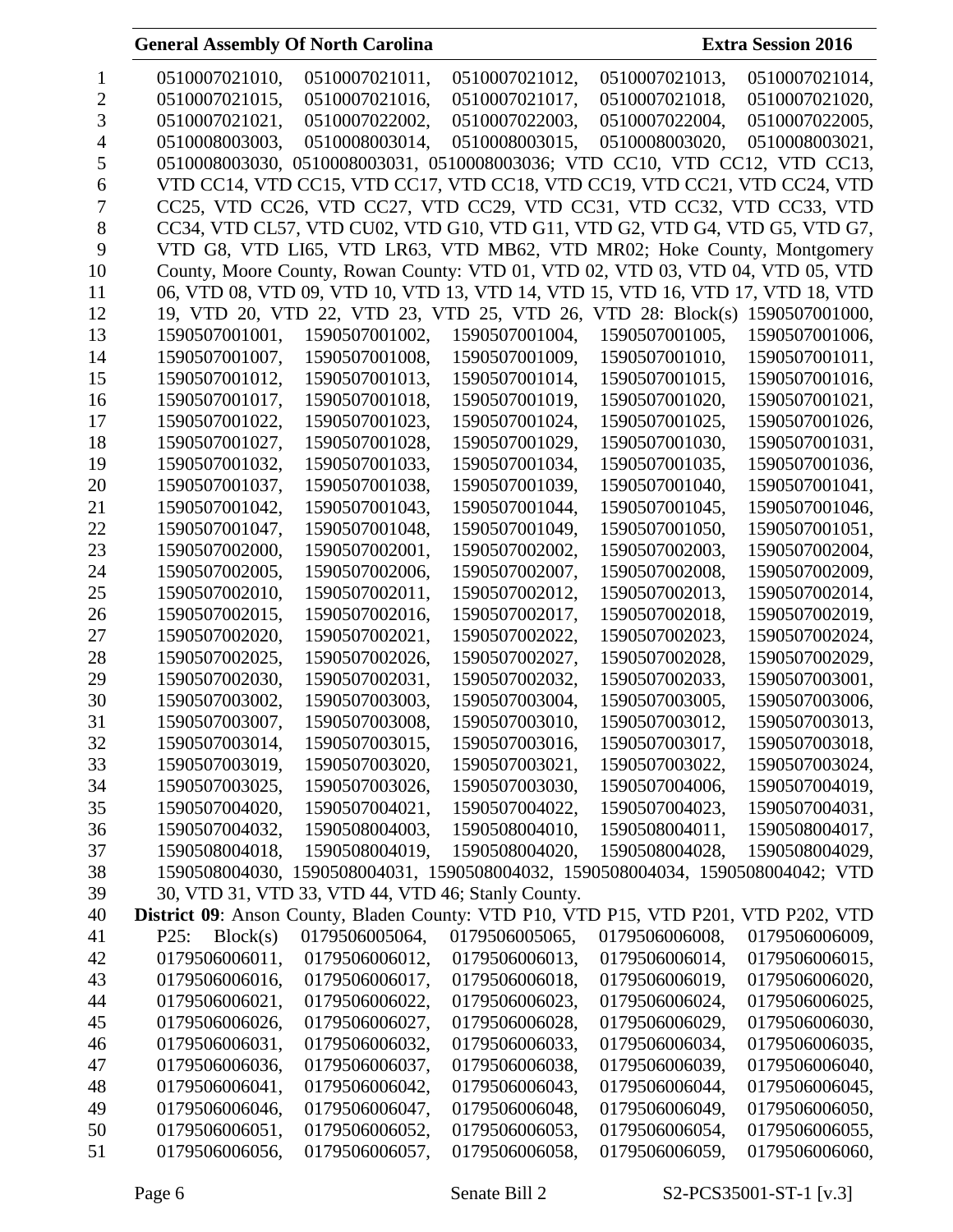| 1              | 0179506006061,<br>0179506006062,<br>0179506006063,<br>0179506006064,<br>0179506006065,     |
|----------------|--------------------------------------------------------------------------------------------|
| $\overline{2}$ | 0179506006066,<br>0179506006067,<br>0179506007000,<br>0179506007003,<br>0179506007004,     |
| 3              | 0179506007011,<br>0179506007029,<br>0179506007030,<br>0179506007060,<br>0179506007061,     |
| 4              | 0179506007062,<br>0179506007063,<br>0179506007064,<br>0179506007065,<br>0179506007066,     |
| 5              | 0179506007067,<br>0179506007068,<br>0179506007069,<br>0179506007070,<br>0179506007071,     |
| 6              | 0179506007072,<br>0179506007073,<br>0179506007074,<br>0179506007075,<br>0179506007076,     |
| 7              | 0179506007078,<br>0179506007083,<br>0179506007077,<br>0179506007082,<br>0179506007084,     |
| 8              | 0179506007085, 0179506007086, 0179506007087, 0179506007088, 0179506007089; VTD             |
| 9              | P35, VTD P40, VTD P45, VTD P501, VTD P60, VTD P70, VTD P80; Cumberland County:             |
| 10             | VTD AL51, VTD CC01, VTD CC05, VTD CC08: Block(s) 0510007021019, 0510007021022,             |
| 11             | 0510007021023, 0510007021024, 0510007021025, 0510007022000, 0510007022001,                 |
| 12             | 0510007022009, 0510007022012, 0510008003029, 0510008003037; VTD CC16, VTD                  |
| 13             | EO61-1, VTD EO61-2, VTD G1, VTD G3, VTD G6, VTD G9, VTD SH77; Mecklenburg                  |
| 14             | County: VTD 001, VTD 002: Block(s) 1190026001002, 1190026001003, 1190026001004,            |
| 15             | 1190026001005, 1190026001011, 1190026001012, 1190026001013, 1190026001014,                 |
| 16             | 1190026001015,<br>1190026001016,<br>1190026001017, 1190026001018,<br>1190026001019,        |
| 17             | 1190026001020; VTD 008, VTD 018, VTD 019, VTD 032, VTD 048, VTD 057, VTD 069,              |
| 18             | VTD 070, VTD 071, VTD 072, VTD 073, VTD 074, VTD 075, VTD 076, VTD 086, VTD                |
| 19             | 090, VTD 091, VTD 092, VTD 093, VTD 096, VTD 100, VTD 101, VTD 103, VTD 110,               |
| 20             | VTD 111, VTD 112, VTD 113, VTD 114, VTD 118, VTD 119, VTD 121, VTD 131, VTD                |
| 21             | 136, VTD 137, VTD 139.1, VTD 144, VTD 215, VTD 216, VTD 217, VTD 218, VTD 219,             |
|                |                                                                                            |
| 22             | VTD 220, VTD 221, VTD 226, VTD 227, VTD 232, VTD 233, VTD 236; Richmond County,            |
| 23             | Robeson County, Scotland County, Union County.                                             |
| 24             | <b>District 10:</b> Buncombe County: VTD 01.1, VTD 02.1, VTD 03.1, VTD 06.1, VTD 07.1, VTD |
| 25             | 09.1, VTD 10.1, VTD 100.1, VTD 102.1, VTD 103.1, VTD 104.1, VTD 11.1, VTD 12.1, VTD        |
| 26             | Block(s)<br>0210002001019,<br>0210002001020,<br>0210002001035,<br>14.2:<br>0210003001031,  |
| 27             | 0210003001032,<br>0210009002023,<br>0210010001000,<br>0210010001001,<br>0210010001002,     |
| 28             | 0210010001003,<br>0210010001004,<br>0210010001005,<br>0210010001006,<br>0210010001008,     |
| 29             | 0210010001009,<br>0210010001042,<br>0210011001000,<br>0210011001001,<br>0210011001002,     |
| 30             | 0210011001003,<br>0210011001004,<br>0210011001005,<br>0210011001006,<br>0210011001007,     |
| 31             | 0210011001008,<br>0210011001009,<br>0210011001010,<br>0210011001011,<br>0210011001012,     |
| 32             | 0210011001013,<br>0210011001014,<br>0210011001015,<br>0210011001016,<br>0210011001017,     |
| 33             | 0210011001018,<br>0210011001019,<br>0210011001020,<br>0210011001027,<br>0210011001028,     |
| 34             | 0210011001029,<br>0210011001031,<br>0210011001035,<br>0210011001037,<br>0210011001038,     |
| 35             | 0210011001039,<br>0210014001002,<br>0210014001003,<br>0210014001009,<br>0210014001012,     |
| 36             | 0210014001014,<br>0210014001016,<br>0210014001017,<br>0210014001018,<br>0210014001019,     |
| 37             | 0210014001020,<br>0210014001021,<br>0210014001022,<br>0210014001023,<br>0210014001024,     |
| 38             | 0210014001025,<br>0210014001026,<br>0210014001027,<br>0210014001028,<br>0210014001029,     |
| 39             | 0210014001030,<br>0210014001031,<br>0210014001032,<br>0210014001033,<br>0210014001034,     |
| 40             | 0210014001035,<br>0210014001036,<br>0210014002000,<br>0210014002001,<br>0210014002002,     |
| 41             | 0210014002003,<br>0210014002004,<br>0210014002005,<br>0210014002006,<br>0210014002007,     |
| 42             | 0210014003011,<br>0210014003012,<br>0210014002008,<br>0210014003014,<br>0210014003015,     |
| 43             | 0210014003019,<br>0210014003025,<br>0210014003016,<br>0210014003026,<br>0210014003027,     |
| 44             | 0210014003030, 0210014003031, 0210014003032; VTD 17.1, VTD 19.1, VTD 20.1, VTD             |
| 45             | 25.1, VTD 28.1, VTD 32.1, VTD 33.2, VTD 33.3, VTD 34.1, VTD 35.1, VTD 36.1, VTD            |
| 46             | 37.1, VTD 38.2, VTD 38.3, VTD 39.1, VTD 55.1, VTD 57.1, VTD 60.2, VTD 61.1, VTD            |
| 47             | 62.1, VTD 64.1, VTD 65.1, VTD 66.1; Catawba County: VTD 01, VTD 02, VTD 03, VTD 04,        |
| 48             | VTD 05, VTD 06, VTD 07, VTD 08, VTD 09, VTD 10, VTD 11, VTD 12, VTD 13, VTD 14,            |
| 49             | VTD 15, VTD 16, VTD 17, VTD 19, VTD 20, VTD 21, VTD 22, VTD 23, VTD 24, VTD 25,            |
| 50             | VTD 26, VTD 27, VTD 28, VTD 29: Block(s) 0350103023013, 0350103023014,                     |
| 51             | 0350103023020, 0350103032000, 0350103032005,<br>0350103032007,<br>0350103023019,           |
|                |                                                                                            |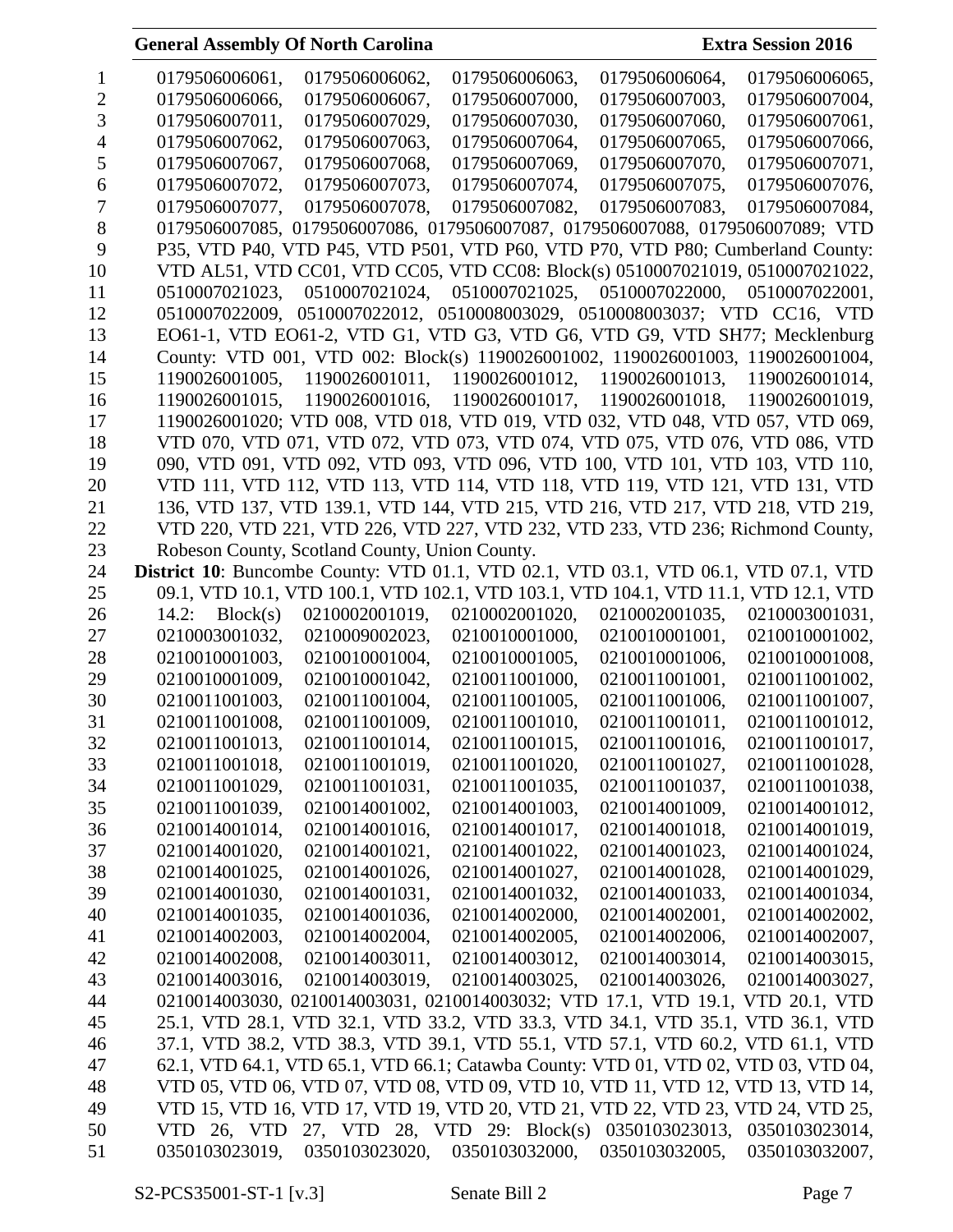|    | 0350103032008,                                                                                | 0350103032009,  | 0350103032010.                                                                       | 0350103032011, | 0350103032015, |
|----|-----------------------------------------------------------------------------------------------|-----------------|--------------------------------------------------------------------------------------|----------------|----------------|
| 2  |                                                                                               |                 | 0350103032016, 0350103032043, 0350103032044; VTD 30, VTD 31, VTD 32, VTD 33, VTD     |                |                |
| 3  |                                                                                               |                 | 34, VTD 35, VTD 36, VTD 37, VTD 40, VTD 41; Cleveland County, Gaston County, Iredell |                |                |
| 4  | County:<br>VTD                                                                                | Block(s)<br>FT: | 0970611032017,                                                                       | 0970611032029, | 0970612011012, |
| 5  | 0970612011013,                                                                                | 0970612011014,  | 0970612011015,                                                                       | 0970612011016, | 0970612021015, |
| 6  | 0970612021016,                                                                                | 0970612021018,  | 0970612021019,                                                                       | 0970612021036, | 0970612021041, |
|    | 0970612021042,                                                                                | 0970612021043,  | 0970612021044,                                                                       | 0970612021045, | 0970612021046, |
| 8  | 0970612021047,                                                                                | 0970612023046,  | 0970612023050,                                                                       | 0970612023051, | 0970612023052, |
| 9  | 0970612031001,                                                                                | 0970612031009,  | 0970612031010,                                                                       | 0970612031011, | 0970612031012, |
| 10 | 0970612031017,                                                                                | 0970612031019,  | 0970612031020,                                                                       | 0970612031021, | 0970612031030, |
| 11 | 0970612031031,                                                                                | 0970612041000,  | 0970612041001,                                                                       | 0970612041002, | 0970612041003, |
| 12 | 0970612041004,                                                                                | 0970612041005,  | 0970612041006,                                                                       | 0970612041007, | 0970612041008, |
| 13 | 0970612041009,                                                                                | 0970612041012,  | 0970612041014,                                                                       | 0970612041015, | 0970612041016, |
| 14 | 0970612041017,                                                                                | 0970612041020,  | 0970612041023,                                                                       | 0970612041027, | 0970612041042, |
| 15 | 0970612051000,                                                                                | 0970612051001,  | 0970612051002,                                                                       | 0970612051003, | 0970612051004, |
| 16 | 0970612051005,                                                                                | 0970612051006,  | 0970612051007,                                                                       | 0970612051008, | 0970612051009, |
| 17 | 0970612051010,                                                                                | 0970612051011,  | 0970612051012.                                                                       | 0970612051013. | 0970612051014, |
| 18 | 0970612051015,                                                                                | 0970612051016,  | 0970612051017,                                                                       | 0970612051018, | 0970612051019, |
| 19 | 0970612051022,                                                                                | 0970612051023,  | 0970612051024,                                                                       | 0970612051025, | 0970612051026, |
| 20 | 0970612051027,                                                                                | 0970612051028,  | 0970612051029,                                                                       | 0970612051030, | 0970612051031, |
| 21 | 0970612051032,                                                                                | 0970612051033,  | 0970612051034,                                                                       | 0970612052000, | 0970612052002, |
| 22 | 0970612052003,                                                                                | 0970612052004,  | 0970612052005,                                                                       | 0970612052006, | 0970612052007, |
| 23 | 0970612052008,                                                                                | 0970612052009,  | 0970612052010,                                                                       | 0970612052011, | 0970612052012, |
| 24 | 0970612052013,                                                                                | 0970612052014,  | 0970612053000,                                                                       | 0970612053001, | 0970612053002, |
| 25 | 0970612053003,                                                                                | 0970612053004,  | 0970612053005,                                                                       | 0970612053006, | 0970612053007, |
| 26 | 0970612053008,                                                                                | 0970612053009,  | 0970612053010,                                                                       | 0970612053011, | 0970612053012, |
| 27 | 0970612053013,                                                                                | 0970612053014,  | 0970612053015,                                                                       | 0970612053016, | 0970612053017, |
| 28 | 0970612053018,                                                                                | 0970612053019,  | 0970612053020,                                                                       | 0970612053021, | 0970612053022, |
| 29 | 0970612053023,                                                                                | 0970612053024,  | 0970612053025,                                                                       | 0970612053026, | 0970612053027, |
| 30 | 0970612053028,                                                                                | 0970612054000,  | 0970612054001,                                                                       | 0970612054002, | 0970612054003, |
| 31 | 0970612054004,                                                                                | 0970612054005,  | 0970612054006,                                                                       | 0970612054007, | 0970612054008, |
| 32 | 0970612054009,                                                                                | 0970612054010,  | 0970612054011,                                                                       | 0970612054012, | 0970612054013, |
| 33 | 0970612054014,                                                                                | 0970612054015,  | 0970612054016,                                                                       | 0970612054017, | 0970612054018, |
| 34 | 0970612054019,                                                                                | 0970612054020,  | 0970612054021,                                                                       | 0970612054022, | 0970612054023, |
| 35 | 0970612054024,                                                                                | 0970612054025,  | 0970612054026,                                                                       | 0970612054027, | 0970612054028, |
| 36 | 0970612054029,                                                                                | 0970612054030,  | 0970612054031,                                                                       | 0970612054032, | 0970612054033, |
| 37 | 0970612054034,                                                                                | 0970612054035,  | 0970612054036,                                                                       | 0970612054037, | 0970612054038, |
| 38 | 0970612054039,                                                                                | 0970612054040,  | 0970612054041,                                                                       | 0970612054042, | 0970612054043, |
| 39 | 0970612054044,                                                                                | 0970612054045,  | 0970612054046,                                                                       | 0970612054047, | 0970612054048, |
| 40 | 0970612054049,                                                                                | 0970612054050,  | 0970612054051,                                                                       | 0970612054052, | 0970612054053, |
| 41 | 0970612054054,                                                                                | 0970612054055,  | 0970612054056,                                                                       | 0970612054057, | 0970612054058, |
| 42 | 0970612054059,                                                                                | 0970612054060,  | 0970612054061,                                                                       | 0970612054062, | 0970612054063, |
| 43 | 0970612054064,                                                                                | 0970612054065,  | 0970612054066,                                                                       | 0970612054067, | 0970612054068, |
| 44 | 0970612054069,                                                                                | 0970612054070,  | 0970612054071,                                                                       | 0970612054072, | 0970612054073, |
| 45 | 0970612054074,                                                                                | 0970612054075,  | 0970612054076,                                                                       | 0970612054077, | 0970612054078, |
| 46 | 0970612054079,                                                                                | 0970612054080,  | 0970612054081,                                                                       | 0970612054082, | 0970612054083, |
| 47 | 0970612054084,                                                                                | 0970612054085,  | 0970612054086,                                                                       | 0970612054087, | 0970612054088, |
| 48 |                                                                                               |                 | 0970612054089, 0970612054090, 0970612054091; Lincoln County, Polk County, Rutherford |                |                |
| 49 | County.                                                                                       |                 |                                                                                      |                |                |
| 50 | <b>District 11:</b> Buncombe County: VTD 04.1, VTD 05.1, VTD 101.1, VTD 105.1, VTD 106.1, VTD |                 |                                                                                      |                |                |
| 51 |                                                                                               |                 | 107.1, VTD 13.1, VTD 14.2: Block(s) 0210011001023, 0210011001030, 0210011001036;     |                |                |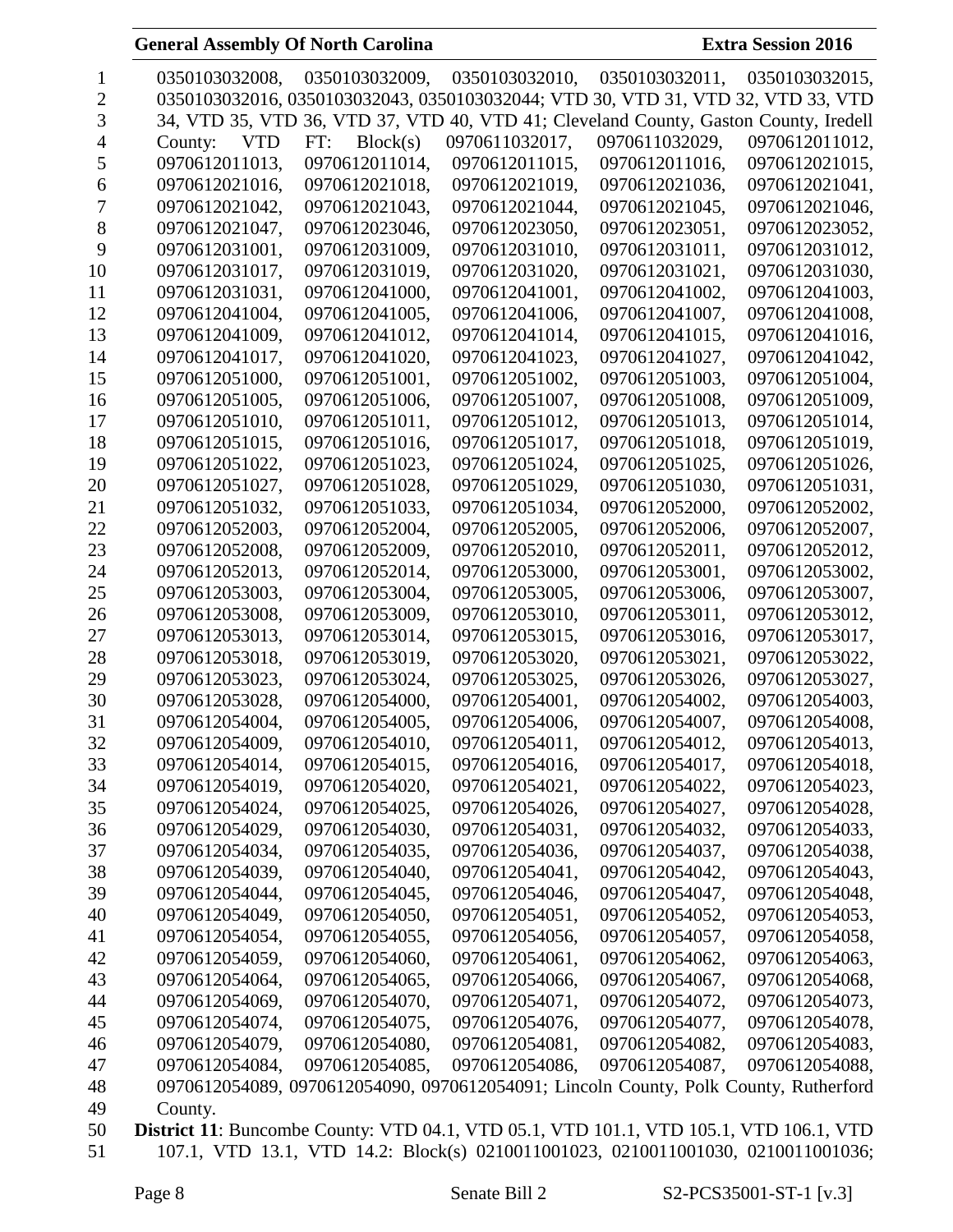| <b>General Assembly Of North Carolina</b><br><b>Extra Session 2016</b>                                                                                        |
|---------------------------------------------------------------------------------------------------------------------------------------------------------------|
| VTD 15.1, VTD 24.1, VTD 26.1, VTD 30.1, VTD 31.1, VTD 41.1, VTD 44.1, VTD 45.1,                                                                               |
| VTD 46.1, VTD 47.1, VTD 48.1, VTD 49.1, VTD 50.1, VTD 52.1, VTD 53.1, VTD 58.1,                                                                               |
| VTD 59.1, VTD 63.1, VTD 67.1, VTD 68.1, VTD 69.1, VTD 70.1, VTD 71.1; Burke County,                                                                           |
| Caldwell County, Cherokee County, Clay County, Graham County, Haywood County,                                                                                 |
| Henderson County, Jackson County, Macon County, Madison County, McDowell County,                                                                              |
| Mitchell County, Swain County, Transylvania County, Yancey County.                                                                                            |
| District 12: Mecklenburg County: VTD 002: Block(s) 1190024001000,<br>1190024001001,                                                                           |
| 1190024001003,<br>1190024001002,<br>1190024001004,<br>1190024001005,<br>1190024001006,                                                                        |
| 1190024001007,<br>1190024001009,<br>1190024001010,<br>1190024001011,<br>1190024001012,                                                                        |
| 1190024001013,<br>1190024001014,<br>1190024001015,<br>1190024001016,<br>1190024001017,                                                                        |
| 1190024001018,<br>1190024001019,<br>1190024002000,<br>1190024002001,<br>1190024002002,                                                                        |
| 1190024002003,<br>1190024002004,<br>1190024002005,<br>1190024002006,<br>1190024002007,                                                                        |
| 1190024002008,<br>1190024002009,<br>1190024002010,<br>1190024002011,<br>1190024002012,                                                                        |
| 1190024003000,<br>1190024003001,<br>1190024003002,<br>1190024003003,<br>1190024003004,                                                                        |
| 1190024003007,<br>1190024003008,<br>1190024003018,<br>1190025001013,<br>1190025001014,                                                                        |
| 1190025001015,<br>1190025001016,<br>1190025001017,<br>1190025001018,<br>1190025001019,                                                                        |
| 1190025001020,<br>1190025002027,<br>1190025002029,<br>1190025002030,<br>1190025002031,                                                                        |
| 1190025002032,<br>1190025002041,<br>1190025002042,<br>1190025002043,<br>1190026001000,                                                                        |
| 1190026001001,<br>1190026001006,<br>1190026001007,<br>1190026001008,<br>1190026001009,                                                                        |
| 1190026001010,<br>1190026001021,<br>1190026001022,<br>1190026001023,<br>1190026001024,                                                                        |
| 1190026001025,<br>1190026001026,<br>1190026001027,<br>1190026001028,<br>1190026001029,                                                                        |
| 1190026001030, 1190026001032; VTD 003, VTD 004, VTD 005, VTD 006, VTD 007, VTD                                                                                |
| 009, VTD 010, VTD 011, VTD 012, VTD 013, VTD 014, VTD 015, VTD 016, VTD 017,                                                                                  |
| VTD 020, VTD 021, VTD 022, VTD 023, VTD 024, VTD 025, VTD 026, VTD 027, VTD                                                                                   |
| 028, VTD 029, VTD 030, VTD 031, VTD 033, VTD 034, VTD 035, VTD 036, VTD 037,                                                                                  |
| VTD 038, VTD 039, VTD 040, VTD 041, VTD 042, VTD 043, VTD 044, VTD 045, VTD                                                                                   |
| 046, VTD 047, VTD 049, VTD 050, VTD 051, VTD 052, VTD 053, VTD 054, VTD 055,                                                                                  |
| VTD 056, VTD 058, VTD 059, VTD 060, VTD 061, VTD 062, VTD 063, VTD 064, VTD                                                                                   |
| 065, VTD 066, VTD 067, VTD 068, VTD 077, VTD 078.1, VTD 079, VTD 080, VTD 081,<br>VTD 082, VTD 083, VTD 084, VTD 085, VTD 087, VTD 088, VTD 089, VTD 094, VTD |
| 095, VTD 097, VTD 098, VTD 099, VTD 102, VTD 104, VTD 105, VTD 106, VTD 107.1,                                                                                |
| VTD 108, VTD 109, VTD 115, VTD 116, VTD 117, VTD 120, VTD 122, VTD 123, VTD                                                                                   |
| 124, VTD 125, VTD 126, VTD 127, VTD 128, VTD 129, VTD 130, VTD 132, VTD 133,                                                                                  |
| VTD 134, VTD 135, VTD 138, VTD 140, VTD 141, VTD 142, VTD 143, VTD 145, VTD                                                                                   |
| 146, VTD 147, VTD 148, VTD 149, VTD 150, VTD 151, VTD 200, VTD 201, VTD 202,                                                                                  |
| VTD 203, VTD 204.1, VTD 205, VTD 206, VTD 207, VTD 208, VTD 209, VTD 210, VTD                                                                                 |
| 211, VTD 212, VTD 213, VTD 214, VTD 222, VTD 223.1, VTD 224, VTD 225, VTD 228,                                                                                |
| VTD 229, VTD 230, VTD 231, VTD 234, VTD 235, VTD 237, VTD 238.1, VTD 239, VTD                                                                                 |
| 240, VTD 241, VTD 242, VTD 243.                                                                                                                               |
| <b>District 13:</b> Davidson County, Davie County, Guilford County: VTD FEN1, VTD FEN2, VTD                                                                   |
| FR1, VTD FR2, VTD FR3, VTD FR4, VTD FR5, VTD G01, VTD G11, VTD G12, VTD G13,                                                                                  |
| VTD G14, VTD G15, VTD G16, VTD G17, VTD G18, VTD G19, VTD G20, VTD G21, VTD                                                                                   |
| G22, VTD G23, VTD G30, VTD G31, VTD G32, VTD G33, VTD G34, VTD G35, VTD G36,                                                                                  |
| VTD G37, VTD G38, VTD G39, VTD G40A1, VTD G40B, VTD G41, VTD G42, VTD G43,                                                                                    |
| VTD G44, VTD G45, VTD G46, VTD G47, VTD G48, VTD G49, VTD G50, VTD G51, VTD                                                                                   |
| G52, VTD G53, VTD G54, VTD G55, VTD G56, VTD G57, VTD G58, VTD G59, VTD G60,                                                                                  |
| VTD G61, VTD G62, VTD G63, VTD G64, VTD G65, VTD G66, VTD G67, VTD G69, VTD                                                                                   |
| G70, VTD G71: Block(s) 0810111012038; VTD G73, VTD G74, VTD G75, VTD H01, VTD                                                                                 |
| H02, VTD H03, VTD H04, VTD H05, VTD H06, VTD H07, VTD H08, VTD H09, VTD H10,                                                                                  |
| VTD H11, VTD H12, VTD H13, VTD H14, VTD H15, VTD H16, VTD H17, VTD H18, VTD                                                                                   |
| H19A, VTD H19B, VTD H20A, VTD H20B, VTD H21, VTD H22, VTD H23, VTD H24,                                                                                       |
|                                                                                                                                                               |